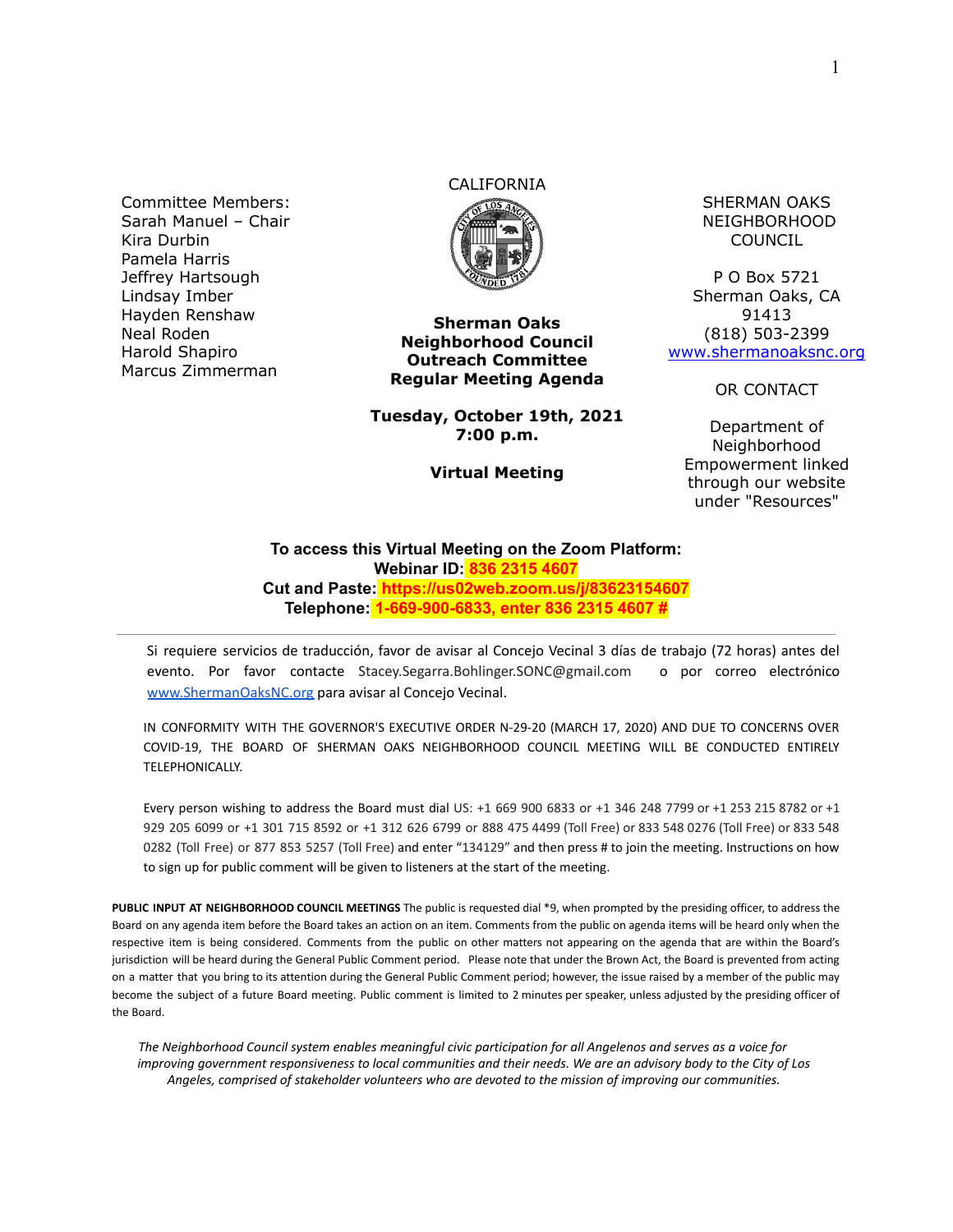### **AGENDA**

- **1. Call to Order and Welcome** Chair, Sarah Manuel
- **2. Roll Call and Introductions** Chair, Sarah Manuel
- **3. Administrative Motions: ACTION ITEM. ROLL CALL VOTE REQUIRED.**
	- A. Approval of Prior Meeting Minutes
		- i. September 21st, 2021 DRAFT Regular Meeting Minutes **ACTION ITEM. ROLL CALL VOTE REQUIRED.**
- **4. Chair's Report: 3 minutes,** Sarah Manuel

**At this time, I ask each Project lead to provide a report, followed by questions by committee, then each sub agendized item will be opened up to the public for 1 minute comments then returned back to committee for final recommendations. So report, committee questions, public comment, committee recommendations. Please keep your reports brief and under 2 minutes.**

- **5. Project Updates & Discussion (20 minutes)** *Please see supporting documentation.*
	- *1 minute Public Comment for each sub-agendized item.*
	- A. Working Group Kira Durbin, Pamela Harris
	- B. Website & Stakeholder interest form Harold Shapiro, Lindsay Imber
	- C. Newsletter, The Ziff Flyer & Social Media Platform Metrics Sarah Manuel
	- D. Branding Kit Sarah Manuel
	- E. Community Clean Up Neal Roden
	- F. Movies in the Park/ Virtual Movie Experience Jeffrey Hartsough, Sarah Manuel
	- G. Holiday Drive Pamela Harris, Hayden Renshaw
- **6. Public Official Comment: 2 minutes each** *Comments by public officials*
- **7. Public Comment**: **2 minutes each** *Comments by the public on non-agenda items within the SONC Outreach Committee's jurisdiction.*

## **8. Presentation and Discussion with Pastor Stephanie Jaeger from NoHo Home Alliance, approximately 7:45pm**

- **9. New Business** Introduction topics for consideration of the Outreach Committee at future meetings: (**5 minutes)** *Public Comment for each sub-agendized item.*
	- A. Other items for consideration for next Agenda(s)
	- B. Scavenger Hunt -- Get to know your neighbors and the neighborhood.
	- C. Painting in the Park
	- D. Utility Box Design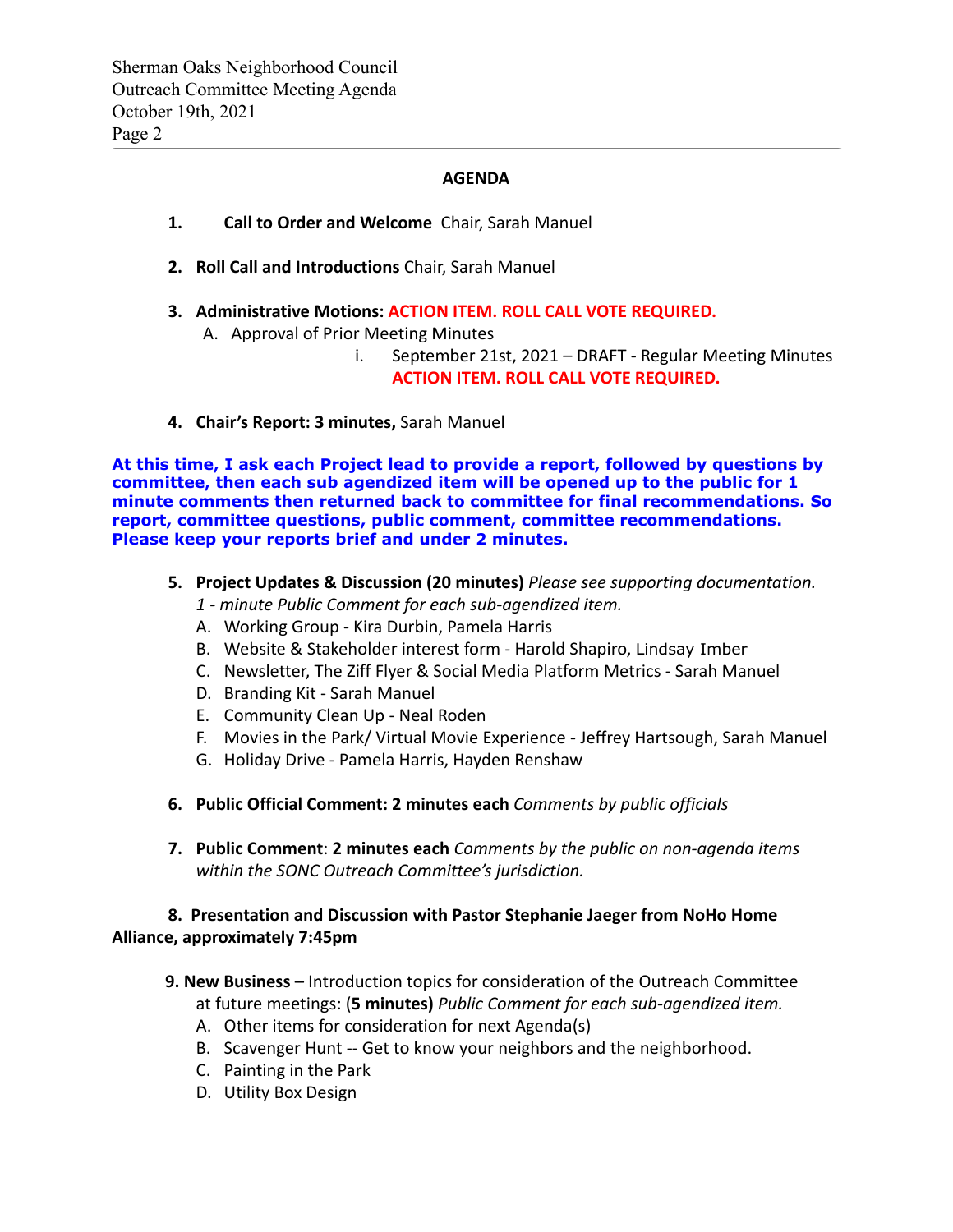**10. Announcements** on items within the SONC Outreach Committee's jurisdiction **The Valley of Change - 2nd Saturday of the Month Next Outreach Meeting, November 16th, 2021, 7pm NHIFP is seeking volunteers, Email Barbara @ bjavitz@gmail.com LA Works is always looking for Volunteers**

### **11. Adjourn**

**THE AMERICAN WITH DISABILITIES ACT** As a covered entity under Title II of the Americans with Disabilities Act, the City of Los Angeles does not discriminate on the basis of disability and upon request will provide reasonable accommodation to ensure equal access to its programs, services, and activities. Sign language interpreters, assisted listening devices, or other auxiliary aids and/or services may be provided upon request. To ensure availability of services, please make your request at least 3 business days (72 hours) prior to the meeting by contacting the Department of Neighborhood Empowerment by calling (213) 978-1551 or email: [NCsupport@lacity.org](mailto:NCsupport@lacity.org)

**PUBLIC ACCESS OF RECORDS** – In compliance with Government Code section 54957.5, non-exempt writings that are distributed to a majority or all of the board in advance of a meeting may be viewed at our website: [www.ShermanOaksNC.org](http://www.shermanoaksnc.org) or at the scheduled meeting. In addition, if you would like a copy of any record related to an item on the agenda, please email at: [Stacey.Segarra.Bohlinger.SONC@gmail.com](mailto:Stacey.Segarra.Bohlinger.SONC@gmail.com).

**PUBLIC POSTING OF AGENDAS** – Neighborhood Council agendas are posted for public review as follows:

- Sherman Oaks Martin Pollard Branch Library 14245 Moorpark St, Sherman Oaks, CA 91423
- [www.ShermanOaksNC.org](http://www.shermanoaksnc.org)
- You can also receive our agendas via email by subscribing to L.A. City's Early Notification System at <https://www.lacity.org/subscriptions>

**RECONSIDERATION AND GRIEVANCE PROCESS** - For information on the NC's process for board